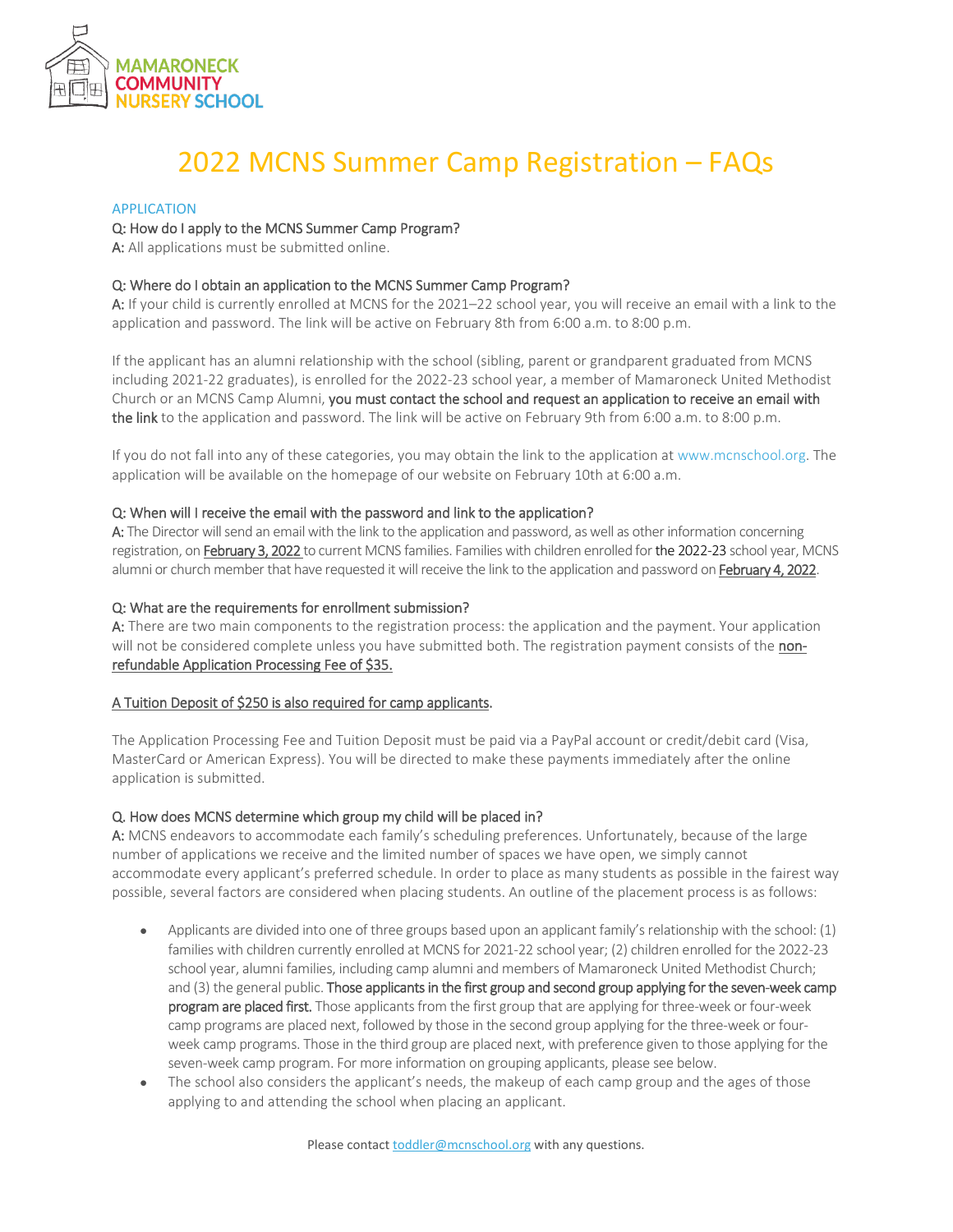# Q: When do I apply to the 2022 MCNS Camp Program?

A: There are **THREE** registration periods:

- Day 1 registration for Group 1: Group 1 includes families currently enrolled at MCNS for the 2021-2022 school year.
- Day 2 registration for Group 2: Group 2 includes families who do not have any children currently enrolled but who are: *children enrolled for the 2022-23 school year, alumni families* (applicants with siblings, parents, and/or grandparents who graduated from MCNS), camp alumni or members of Mamaroneck United Methodist Church.
- Day 3 registration will be open to the public (Group 3).

The registration dates for each Group for the 2022 MCNS Camp Program are as follows. Note that Group 1 and Group 2 will maintain their respective priority placement status until 8:00 pm February 9th, 2022, after which any such applicants will be treated as Group 3 for application purposes.

# Registration Dates for Camp

- Group 1 Tuesday, February 8, 2022 at 6:00 am 8:00pm
- Group 2 Wednesday, February 9, 2022 at 6:00 am 8:00pm
- Group 3 Thursday, February 10, 2022 at 6:00 am

# Q: What is the deadline to apply to the MCNS 2022 Camp Program?

A: Registration remains open throughout the 7 weeks of camp. However, the programs fill up extremely fast and one factor in determining class placement is when the application is submitted.

Additionally, all applications submitted after February 9, 2022 will be treated the same as the general public, even for members of Group 1 and Group 2, and no credits will be awarded on or after that date regardless of qualifiers.

# Accordingly, we strongly encourage you to submit your online application at the earliest date and time possible based on your registration group.

# Q: What are credits and how are they applied?

A: Applications within Groups 1 and 2 are sub-grouped according to our credit system. Applications are awarded one credit for each of the following qualifiers (maximum 2 credits), with those applicants assigned more credits placed ahead of those with fewer credits:

- 1 credit (maximum) if that child has one or more sibling(s) also registering at MCNS for the 2022 Summer Camp Program
- 1 credit (maximum) if that child has one or more siblings graduating from MCNS in 2022, alumni relation(s) with MCNS (sibling, parent or grandparent) or is a camp alumnus

Please note that regardless of the number of credits assigned, those in Group 1 and Group 2 registering for the seven-week camp program are placed first. Further, regardless of credits, those in Group 1 applying for three-week or four-week camp programs are placed before those in Group 2 applying for the three-week or four-week camp programs, and those in Group 2 applying for the three-week or four-week camp program are placed before Group 3. Within Group 3, preference is given to those registering for the seven-week camp program. After 8:00 p.m. on February 9, 2022 no credits will be awarded, regardless of qualifiers.

# Q: What is the significance of the time stamp?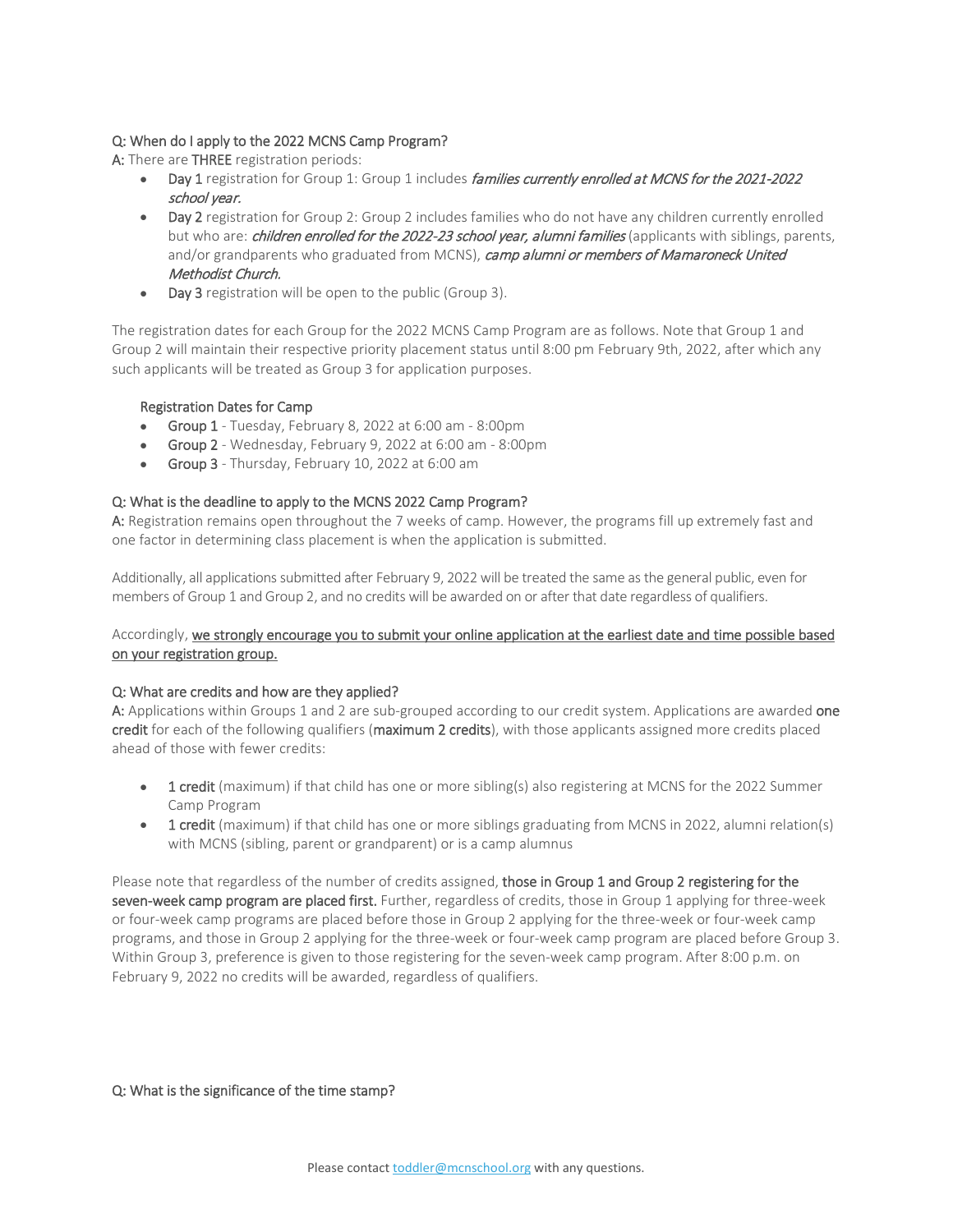A: The time stamp is considered when placing applicants. Applicants in the same sub-group with the same number of credits are ordered by application date and time. Earlier times are given preference.

# Accordingly, we strongly encourage you to submit your online application at the earliest date and time possible based on your registration group.

# Q: Will I have confirmation of the time stamp?

A: Time stamps are applied electronically to the hour, minute and second at the time that the online application is submitted and before you are redirected to make your payment by PayPal. The time stamp is automatically sent to the Director for internal use only. Time stamps will not be shared with applicants.

# Q: Is there anything besides the seven-week program, group category, credits and the time stamp that are used to determine class placement?

A: When placing an applicant, the school retains the right at all times to take into consideration various other factors, including but not limited to the needs of the applicant, the make-up of each camp group, and the ages of the campers applying to and enrolled at the school. Directors must retain discretion in making placements for the benefit of each child, each group and the program as a whole.

## Q: When will I know if my child has been accepted?

A: Applicants will be notified in late-February/early-March of the program day and time to which they have been placed. Applicants will not be notified of their specific camp group placement at this time. We do our best to accommodate your scheduling preference; however, it is not guaranteed due to restrictions on group sizes.

#### Q: How long do I have to make a decision about accepting a spot?

A: Once your application is submitted and we send you the notice of placement the spot is considered accepted and withdrawal procedures apply.

#### Q: How does the school determine which camp group my child will be in for the summer?

A: When assigning your child to a group, the Directors take into consideration your child's birthday. For returning students, every effort is made to place campers with at least one peer or former classmate. Summer group placement has NO bearing on fall 2022 class placement.

#### Q: When will I know what camp group my child is in?

A: Group placements cannot be confirmed until summer camp groups are finalized in mid to late May. At that time, a letter will be mailed to you from the school indicating your child's camp group placement. Please note that in order to accommodate as many applicants as possible and to keep the groups as 'level' as possible in both sessions, campers registered for the 7-week session may be moved into another classroom for the July session.

# Q: What if I decide not to attend or need to pull my child out of camp before the end of camp session?

A: If I am not placed in one of my preferred sessions, I understand that my \$250.00 deposit will be returned to me and my child may be placed on the waiting list.

I understand that if my child is placed in my preferred session, the \$250.00 deposit shall not be refundable and further, by submitting this application, I shall be responsible for the additional tuition owed for the session selected.

I will receive an invoice for the remainder of the tuition, which will be due by Friday May 6, 2022. If tuition is not received at this time, I risk losing my child's spot.

If, after receiving my notice of placement, I choose to withdraw my child, I must do so in writing. I understand that there will be a \$75.00 withdrawal-processing fee for withdrawal from any session.

I further understand that the tuition owed will not be reduced or refunded until a replacement camper is secured. Any refund shall be prorated to satisfy the time the child attended the summer program.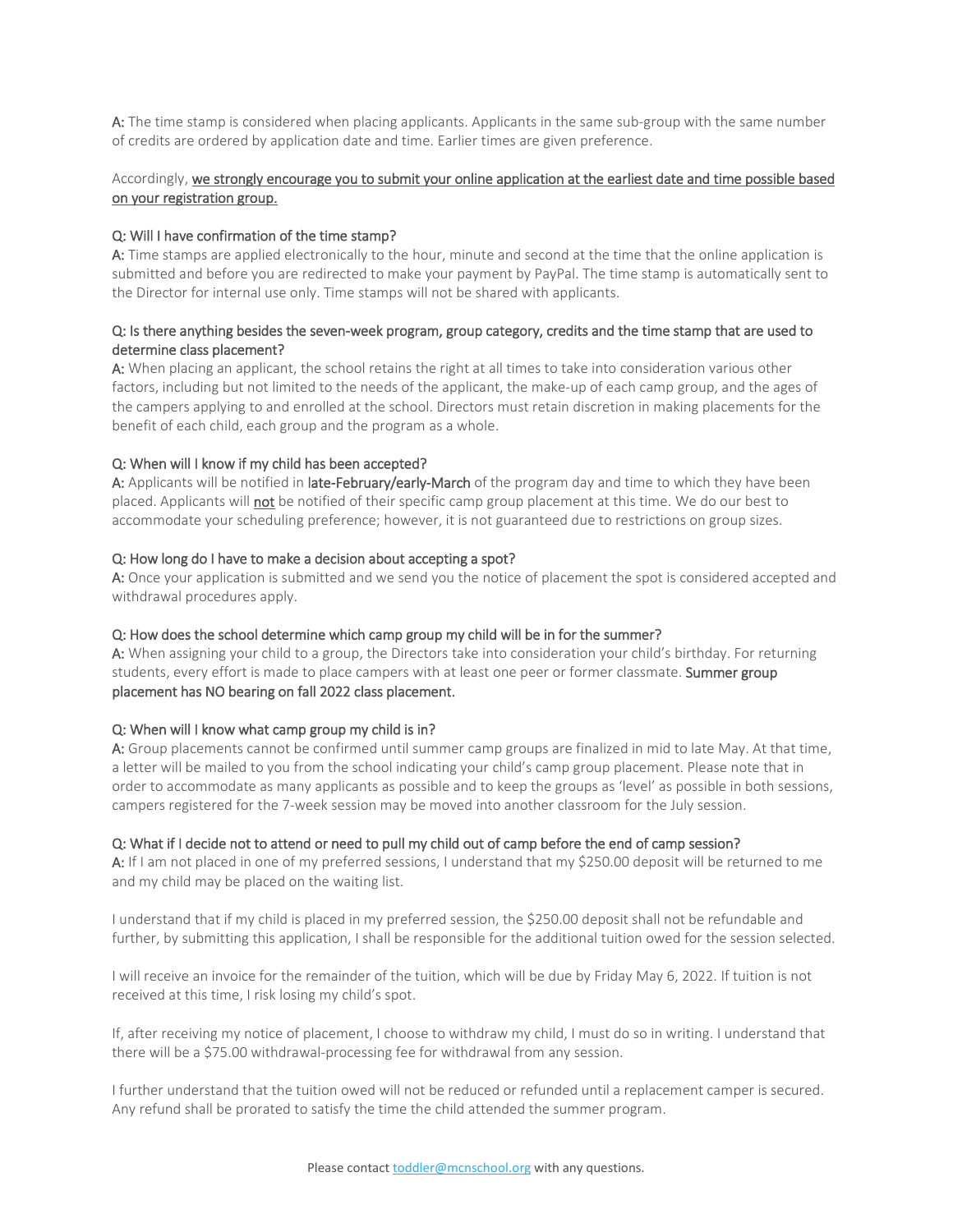If I select the 7-week program as my preference and later switch to the three-week or four-week program, I understand that I may lose my placement priority and risk losing my child's spot.

## Q: What happens if I am on a wait list?

A: The school will contact you if and when a spot opens up for your child. At that time, you may accept the spot and enroll your child or you may decline the spot.

## Q: Can I add additional days during the camp program?

A: Yes, if there are open spots in your child's group, you can contact the Director(s) and ask to add additional days. Please note however, that many of our programs are full so it may be impossible to add additional days during the summer.

#### GROUPS/PROGRAMS

#### Q: What programs are offered?

A: We will be offering a 7-week Summer Camp in June and July. This will include programs for children who are enrolled in our Bumble Bees, Butterflies or Ladybugs (toddlers) and children eligible for our 3-5 year old preschool programs. This also includes new families that are registered for the 2022-23 school year.

#### Q: Is my Bumblebee, Butterfly or Ladybug eligible for the full day options?

A: Children currently enrolled in the toddler classes are eligible for the full day options.

#### Q: What are the days & times for the MCNS Camp Program?

A: Information regarding days and times for our Camp Program can be found on the MCNS website [\(www.mcnschool.org\)](http://www.mcnschool.org/) in the Forms section at the link for 2022 Camp Programs and Tuitions.

#### Q: If my child stays for the morning session only at Camp, can they be picked up after the lunch session?

A: We are not offering a Lunch Bunch option this year for our campers.

#### Q: What are the group sizes? How many teachers are in each group?

A: The ratio of teachers to children varies by age.

- for the two's program, 1 teacher to 5 children (class size can range from 7 children to 8 children)
- for the three's program, 1 teacher to 7 children (class size can range from 13-15 children)
- for the fours/five's program, 1 teacher to 8 children (class size can range from 15-20 children).

There is a head teacher and an assistant teacher in each classroom. We also hire high school and college students as counselors and CIT's to assist in each room.

#### TUITION/PAYMENT

#### Q: What is the tuition?

A: Information regarding days and times for our Camp Program can be found on the MCNS website [\(www.mcnschool.org\)](http://www.mcnschool.org/) in the Forms section at the link for Camp Programs and Tuition.

#### Q: What is the tuition payment schedule?

A: For families who enroll at the Summer Camp, a \$250 tuition deposit is required when you submit your application. The remainder of the tuition must be paid in full by May 6, 2022.

#### Q: Are any of the fees that are submitted with the application refundable?

A: The \$35 Application Processing fee is not refundable. The \$250 tuition deposit that is required at the time you submit your application will be refunded only if the school does not offer you one of the Program Choices selected on your application. If the school offers your child one of the Program Choices requested, and you do not to accept the spot, the \$250 will **not** be returned.

#### Q: Do you offer any tuition or financial assistance?